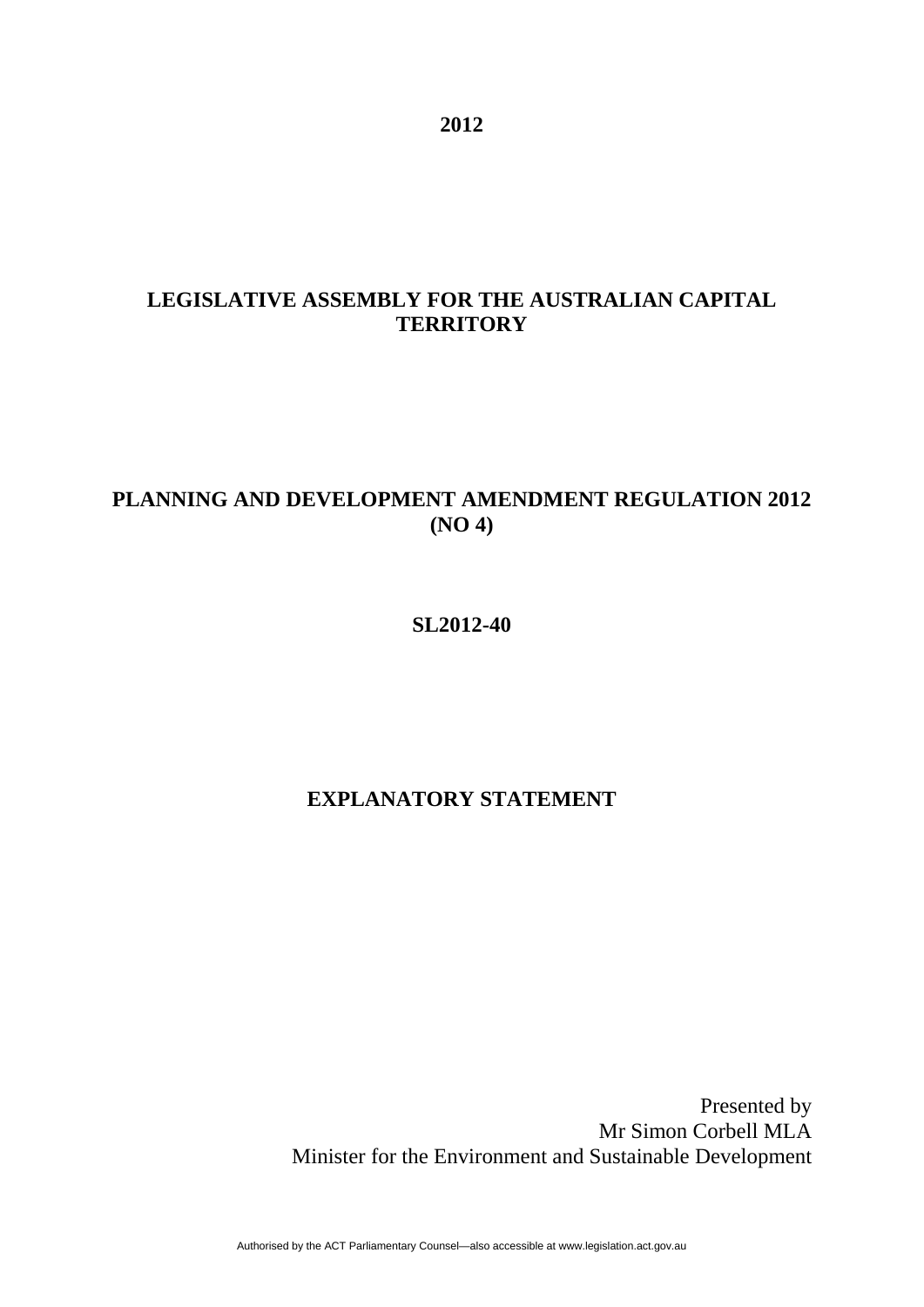# EXPLANATORY STATEMENT

This explanatory statement relates to the Planning and Development Amendment Regulation 2012 (No 4) (the amending regulation) as presented to the Legislative Assembly. It has been prepared in order to assist the reader of the regulation and to help inform debate on it. It does not form part of the regulation and has not been endorsed by the Assembly.

The Statement is to be read in conjunction with the regulation. It is not, and is not meant to be, a comprehensive description of the regulation. What is said about a provision is not to be taken as an authoritative guide to the meaning of the provision, this being a task for the courts.

#### **Terms Used**

The following terms are used in this statement:

| "the Act"             | refers to the Planning and Development Act 2007; |
|-----------------------|--------------------------------------------------|
| "the Regulation"      | refers to the Planning and Development           |
|                       | Regulation 2008;                                 |
| "amending regulation" | refers to the Planning and Development           |
|                       | Amendment Regulation (No 4); and                 |
| "section X"           | is a reference to a section in the Act unless    |
|                       | otherwise indicated.                             |

#### **Background**

New leases typically require construction of specified works to commence and complete by specified dates, for example 12 months (from the date of grant) to commence and 24 months to complete. Section 298A of the Act permits a lessee to apply for an extension of time to commence and complete the works under the lease. The application is assessed under s298B.

The lessee may apply to the planning and land authority at any time before or after the stated time has ended, to extend the stated time (s298A(2)). The application must be accompanied by the most recent assessment notice for rates on the land (s298A(3)).

If the application for extension is approved, the extension is subject to payment of the prescribed fee (s298C(1)), in other words the extension does not take effect until the prescribed fee is paid.

Section 298C(1) sets out the formula for calculation of the above prescribed fee. The formula for calculation of the fee is:

#### $A \times D/365 \times B$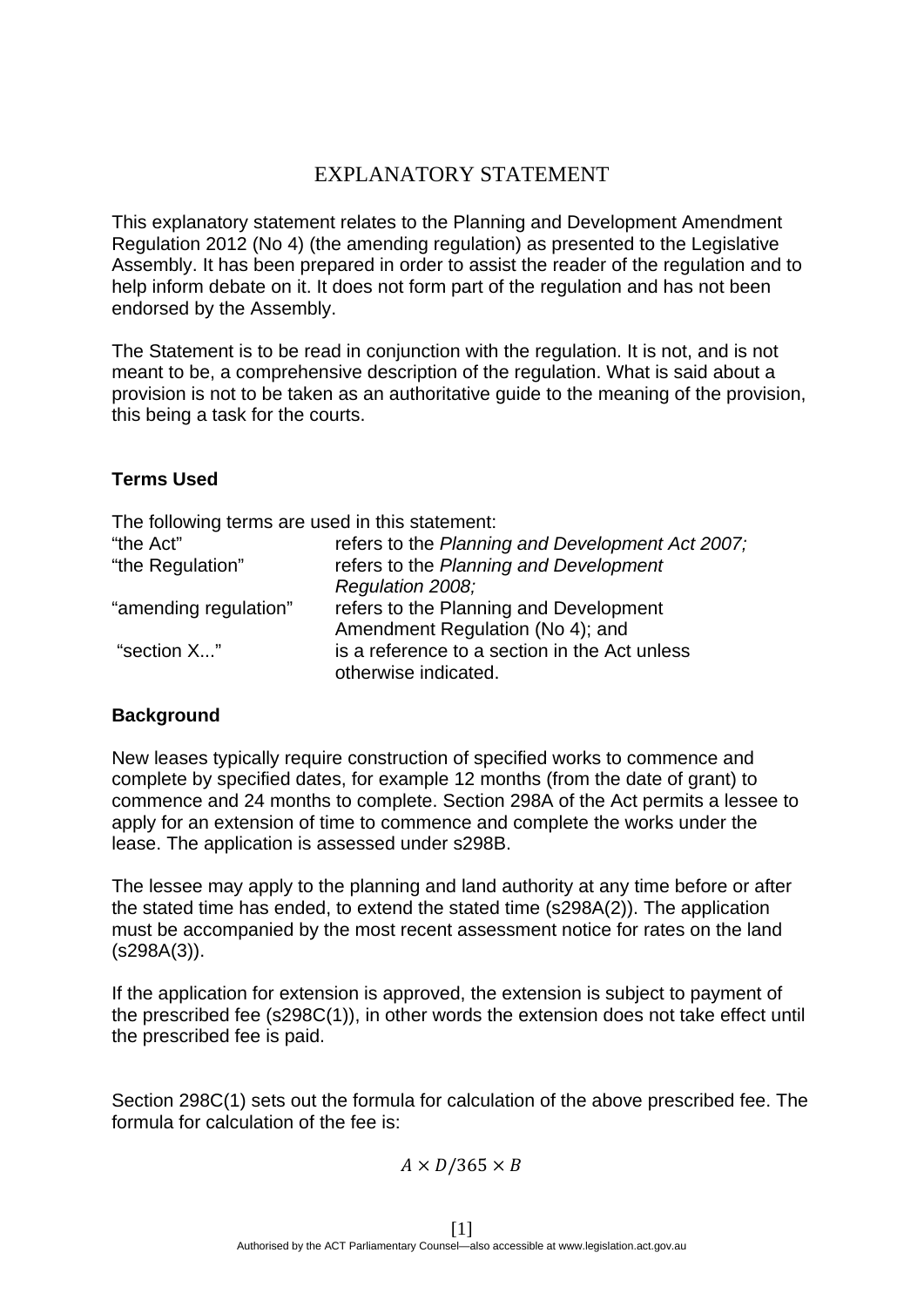- A is the figure, not more than 5, prescribed by regulation for the relevant year of the period of extension;
- B is the amount of rates imposed under the *Rates Act 2004*, section 14 in relation to the land for the financial year in which the application is made;
- D is the number of days for which the extension is sought in the relevant year.

Under the current Regulation, the amounts prescribed as A increase for each successive year of extensions sought or granted. For example, for standard applications to which s203 of the Regulation apply, the figures for A is set out in table 203 in s203(2) and are:

- 1 for the first year of extension
- 2 for the second year
- 3 for the third year
- 4 for the fourth year
- 5 for the fifth year and each year thereafter.

For applications made for hardship reasons (eg personal illness) to which s204 applies the fees also increase for successive years but at a lower rate. The fees under s204(2) table 204 are:

- 0 for the first year of extension
- 0 for the second year
- 2 for the third year
- 3 for the fourth year
- 4 for the fifth year and each year thereafter.

For applications for extension necessitated by a failure of the Territory to complete relevant infrastructure or to approve relevant statutory approvals, the fee is zero (s205 of the Regulation). The fee is also zero if the extension is sought in the context of a forced transfer of the lease due to death, divorce, bankruptcy etc (s206 of the Regulation). Section 207 of the Regulation permits the fee to be zero in certain circumstances related to the transition to the new fee structure.

#### **Overview**

The amending regulation prescribes new amounts for the prescribed figure "A" used in the abovementioned formula set out in s298C(1) of the Act for the calculation of the extension fee.

The changes apply to applications for extension of time where a year, or part of a year, of the period of extension falls on or after 22 June 2012. There is to be no change to the fees required to be paid for extensions of time up to 21 June 2012.

To achieve this the amending regulation inserts new figures into s203 (standard applications) and s204 (applications made in the circumstance of hardship).

On 21 June 2012, the Treasurer and Minister for Economic Development indicated the Government's intention to waive and subsequently abolish Extension of Time fees for commercial, mixed-use and multi-unit residential developments, and single residential. A start date of 22 June 2012 is the earliest practical date for implementation.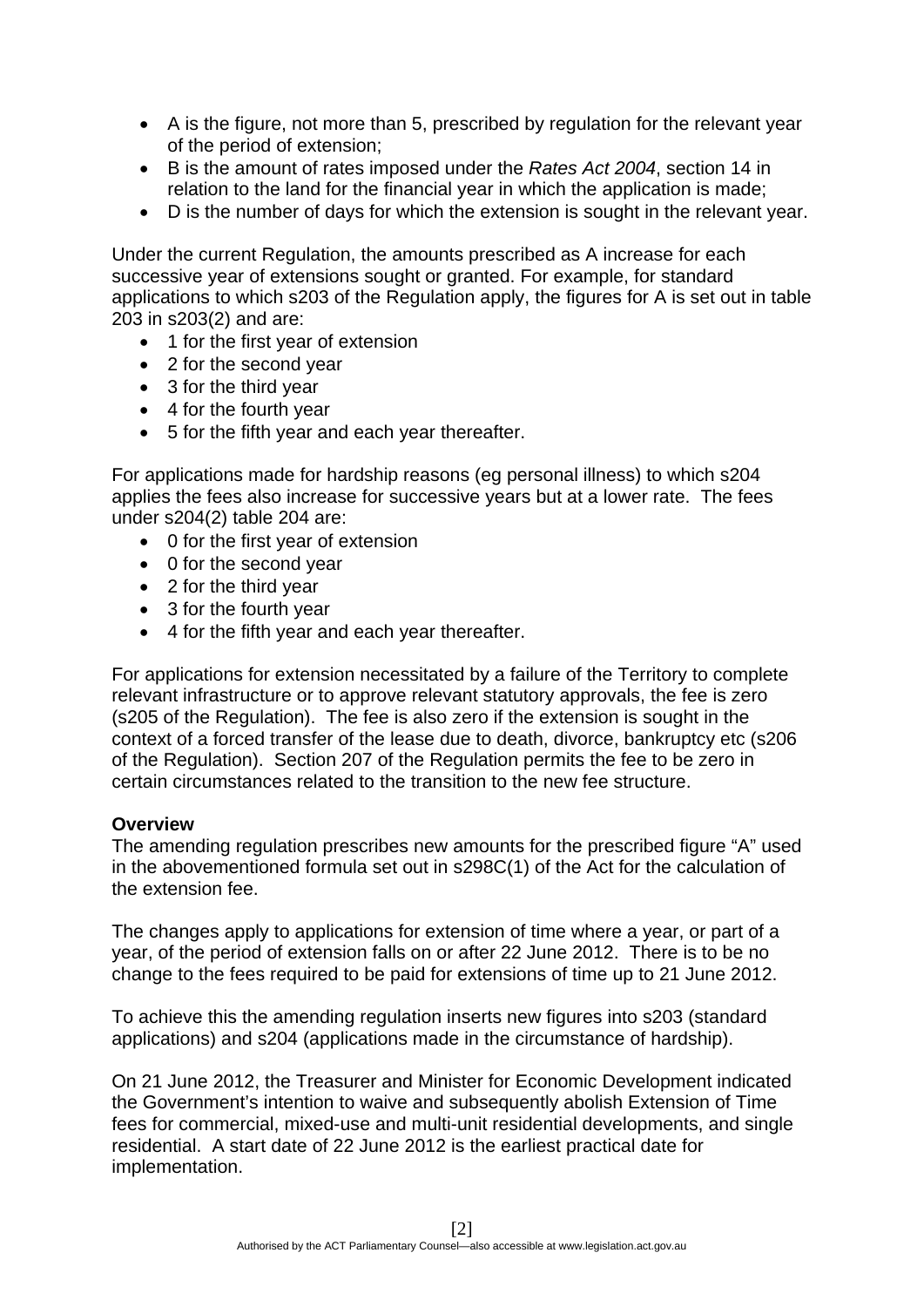The amendments to s203(2) set new figures for "A" in relation to periods of extension from 22 June 2012. The new figures are 0.01 for the first to fourth years of extension. The figure A remains unchanged for the fifth and subsequent years, i.e, 5.

The amending regulation also reduces the fees payable for extensions of time sought in circumstances of hardship under s204 of the Regulation. The amending regulation reduces the fees for periods from 22 June 2012 only. The new figures are 0 for the first and second years, 0.01 for the third and fourth years. In the fifth and subsequent years the figure remains unchanged, ie 4.

The amending regulation makes no other changes to the regulation. So the figure of zero prescribed for A in ss205, 206, 207 of the Regulation remains unchanged.

#### **Retrospective effect**

The amending regulation does have retrospective effect. The new fees apply to applications for extension of time to commence or complete works required under a lease in respect to extensions of time from 22 June 2012 onwards. This retrospective effect does not affect the validity of the regulation because the provision is not a prejudicial provision and as such is permitted under section 76 of the Legislation Act. This is because the new fees are lower than the existing fees and as such the new fees do not operate to the disadvantage of any member of the public as they do not adversely affect anyone's rights and do not impose any new liabilities.

#### **Regulatory Impact Statement**

A Regulatory Impact Statement was not considered necessary, as the amending regulation does not adversely affect anyone's rights and does not impose new liabilities on any person (refer above). To the contrary, the amending regulation provides a financial benefit to some lessees. For this reason, a regulatory impact statement is not required consistent with s36(1)(b) of the Legislation Act.

# **Outline of Provisions**

## **Clause 1 Name of regulation**

Clause 1 names the amending regulation as the Planning and Development Amendment Regulation 2012 (No 4)

## **Clause 2 Commencement**

Clause 2 states the amending regulation commences on the day after its notification day.

## **Clause 3 Legislation amended**

Clause 3 notes that this amending regulation amends the *Planning and Development Regulation 2008.*